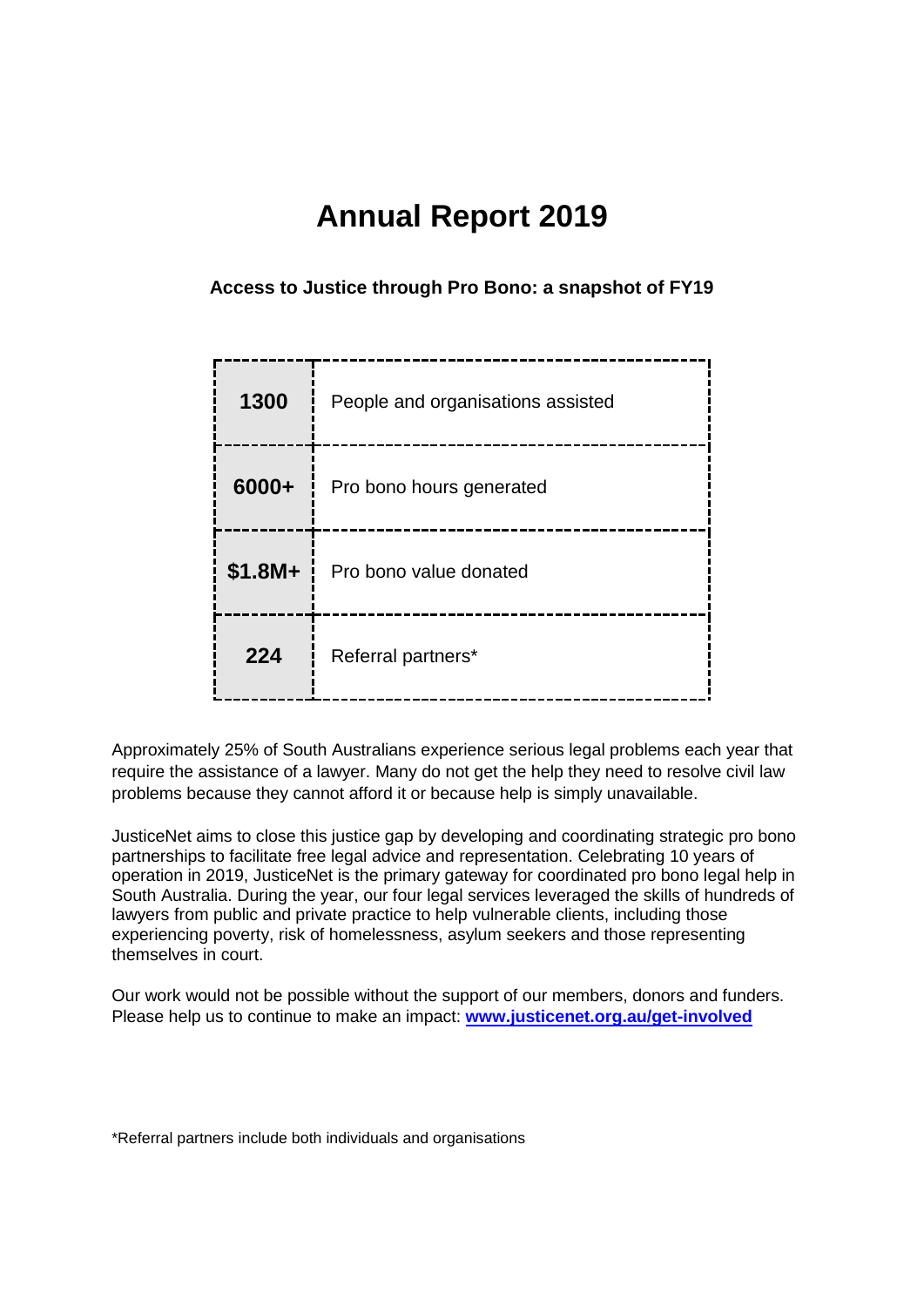## **Acknowledgement of Country**

JusticeNet SA acknowledges the Aboriginal people of the many traditional lands of South Australia. We acknowledge them as traditional custodians of their lands and pay respects to their cultural and heritage beliefs.

## **Report from the President and Executive Director**

Thanks to the support of our members and referrals partners, funders, donors, sponsors and volunteers, JusticeNet has had a successful year providing a civil justice safety net for South Australians in need. This was a gratifying result considering that the year was otherwise characterised by grave funding challenges brought about by a combination of adverse funding decisions and other circumstances. But let us first consider our achievements for 2019 before reviewing the trials of the year past.

2019 was a milestone year for JusticeNet, marking 10 years of facilitating pro bono referrals in South Australia. We are humbled by the commitment and support that the legal profession has shown JusticeNet over that time. On a wet winters evening on 3 July 2009, the Honourable Justice John Mansfield launched a nascent JusticeNet at a modest event at the University of Adelaide Law School Moot Court. Fast forward 10 years and JusticeNet has firmly established itself as an important part of the legal services landscape in South Australia that helps hundreds of South Australians annually. A fair return for a modest seed grant from Law Foundation.

Over the course of 2019 JusticeNet continued to provide four pro bono legal services for clients. An overview of the activities and achievements of the services are detailed in the service reports below.

Despite the challenges we faced this year, we have made progress on our mission to develop strategic pro bono relationships and to deliver quality pro bono legal services. After lengthy consultations with the Fair Work Commission during the latter half of the year, JusticeNet reached an agreement with the Commission to support the rollout of its Workplace Advise Service (WAS) in South Australia. The Commission has established the WAS nationally to provide one-off advice appointments to self-represented litigants with matters before the Commission. Nationally, the advice appointments are delivered by pro bono lawyers and / or legal assistance services. JusticeNet's involvement played a significant role in facilitating the expansion of the WAS into South Australia. Given the synergy with the JusticeNet's Self-Representation Service in the Federal Courts, the Federal Courts Self-Representation Service oversees JusticeNet's participation in the WAS. From late June 2019, the Self-Representation Service coordinated the first few appointments for WAS clients. We are confident that this collaboration will increase access to justice for selfrepresented litigants in the Fair Work space.

Meanwhile, the State Courts Self-Representation Service led JusticeNet's collaboration with the University of Adelaide Law School to develop an interactive interview to assist selfrepresented litigants who are seeking a review of a Minor Civil Action. Called *"On My Own Feet: Reviewing a Minor Civil Decision in South Australia"*, the project aimed to demonstrate how information technology can improve access and deliver efficiencies in the provision of legal assistance to self-represented litigants. Following successful testing, JusticeNet has made *On My Own Feet*, available to the public from a link on our website: [www.justicenet.org.au.](http://www.justicenet.org.au/) The only downside is that the closure of our State Courts Self-Representation Service puts a cloud over the future of the project. Nonetheless, we will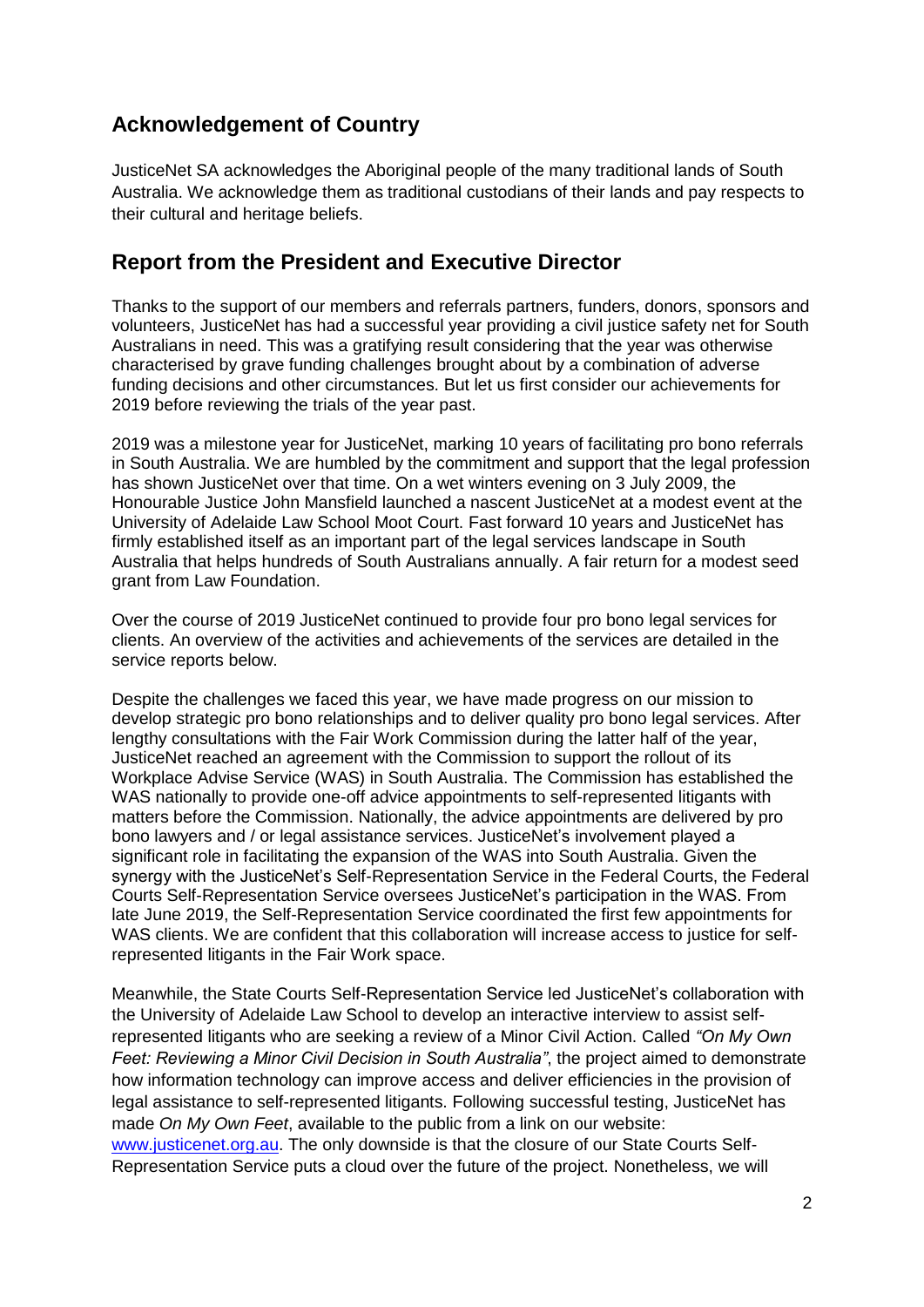continue to support this project going forward as best we can. Our thanks to MinterEllison for their generous assistance with the drafting and design of this project.

JusticeNet also completed a comprehensive evaluation of our Federal Courts Self-Representation Service requested by the Commonwealth Attorney General Department. The evaluation was based on two years of service data as well as feedback from clients and key stakeholders (volunteer lawyers, courts staff and judicial officers). The evaluation clearly demonstrated that the service was meeting its objectives and expected outcomes. Client and stakeholder satisfaction with and support for the service was extremely high. To accurately measure the true impact of the service in facilitating early dispute resolution, all client's proceedings were tracked to their conclusion. The results were revealing: self-represented litigants who sought ongoing help from the FCSRS were twice as likely (68%) to settle their matter during the evaluation period as compared with those who cut short the assistance from the service (34%). Moreover, the evaluation confirmed that clients who received help from the service also had their matters resolve more quickly, were less likely to go to trial and, if they did go to trial, had better outcomes.

During the year our Pro Bono Referral Service (**PBRS**) came under intense pressure from the record number of individuals and organisations contacting us seeking legal help. The PBRS received 640 enquiries over the course of the year. Each of those enquiries typically involves multiple contacts whether over the telephone, by email and a modest number of face-to-face. Toward the end of the year it became clear that this was unsustainable for a service coordinated by a single employee. Substantial effort was required to assess those enquiries and JusticeNet was coordinating an increasing number of law student and other volunteers just to assist with that task - let alone the work of making pro bono referrals and the essential work involved in improving referral pathways and sustaining referrals networks.

At the same time, funding certainty - a topic never far from our concern - was a major issue in 2019. The coincidence of several adverse decisions impacted on our revenue. So grave were these challenges that by the final quarter of the year it was clear that fundamental change was needed if JusticeNet were to continue as a going concern.

Readers following the history of this issue would know that in early 2018 JusticeNet secured State Government funding towards our core operating expenses. This investment represented a significant shift in government policy, as never before had State Government committed funding for organisational costs. However, a new State Government was elected only several months later. JusticeNet made a concerted effort to obtain a continuation of that funding but to no avail. Moreover, State Government disinterest was not the only funding concern that JusticeNet faced. The prospect of proposed legislative reduction to the Law Foundation of South Australia's income from interest on solicitor's trust accounts was a key factor leading to a much reduced grant from the Law Foundation. (Ironically, six months later and shortly before the time of writing, parliament has ensured that the proposed changes will not come to pass.) To make matters worse, JusticeNet's long running efforts to secure a funding partner for the SCSRS failed to bear fruit. Despite its success, the service had been underfunded for 12 months and was draining limited organisational reserves.

JusticeNet had explored the prospects of a merger with an interstate counterpart but that was considered to be too risky and unworkable. Accordingly, the funding and other challenges we faced became the catalyst for two major changes. First, the difficult decision was made to close the SCSRS (it eventually closed its doors for the last time in August 2019). With only two part-time staff the SCSRS had delivered amazing service since it began as pilot in 2014. We express our sincere thanks to Samara Bell, Senior Solicitor and Coordinator, and Josh Schultz, Solicitor, for their years of service.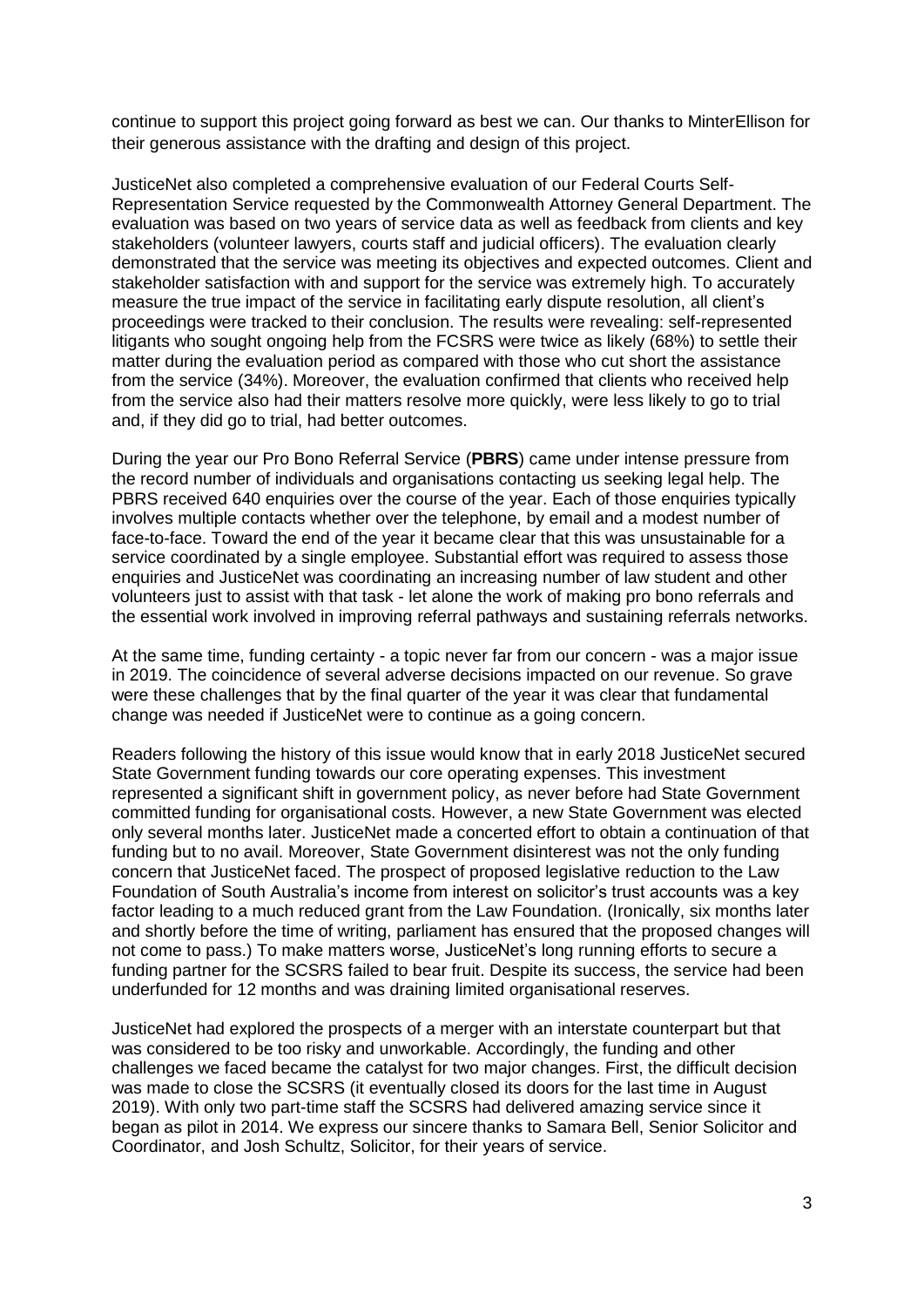We also radically restructured the way our referral services operated, culminating in the launch of Pro Bono Connect (**PBC**). The introduction of the PBC meant that we rolled the existing referral services, the PBRS and the Refugee and Asylum Seeker Project (RASP), into one service. Sadly, with the creation of PBC came the departure of our wonderful RASP Coordinator Debrah Mercurio. We wish Debrah all the very best.

Other short-term changes included closing our telephone enquiries line and accepting applications by email only. We are cognisant of the impact of these changes on our clients. For a decade JusticeNet has strived to provide legal help when no one else could. We have been a service of last resort for many clients with civil law issues and so we are keenly aware that the new intake procedures for Pro Bono Connect diminish the accessibility of the service to the very vulnerable people that we are trying to help. Unfortunately, we saw no other way. We are now working hard to make the Pro Bono Connect more accessible by developing stronger relationships with referral agencies and developing a user-friendly online application form.

After a decade of service, JusticeNet has established itself as the primary clearinghouse for coordinated pro bono legal help in South Australia. We have not been the only organisation offering pro bono legal services for South Australians over that time. In late 2006, the Welfare Rights Centre of South Australia (**WRCSA**) commenced an outreach legal service for people experiencing homelessness known as the Housing Legal Clinic (**HLC**). The concept was adopted from the successful Homeless Persons Legal Service run by the Public Interest Law Clearing House (now Justice Connect) in Melbourne. The WRCSA ran the Housing Legal Clinic until this year, when it was abruptly defunded by State Government and closed its doors for the last time in June.

We were dismayed to witness the closure of this important service. JusticeNet had worked alongside the HLC for many years and provided pro bono referrals for many HLC clients. Its closure left a critical lack of accessible legal help for people experiencing homelessness or at risk of homelessness. The outreach legal clinic model is supported by the research as providing many of the key elements of legal services for the homeless. Therefore, despite the funding uncertainty and other issues facing JusticeNet, the decision was made to consult stakeholders and referral partners to see what could be done to continue the work of the HLC. Those consultations have quickly gathered pace and taken an exciting direction - but the outcome must wait for next year's report.

We take this opportunity to pay our respects to Amanda Tsoundarou, the Principal Solicitor of the HLC until 2018. Amanda passed away in June of this year. We hope that JusticeNet can continue the important legacy that Amanda and her colleagues left for those struggling with homelessness in Adelaide.

Readers will find a comprehensive list of acknowledgments at the end of this report. However, it is appropriate to thank in particular the hundreds of lawyers who donate their time and expertise to the cause of access to justice. We would also like to acknowledge our volunteer Management Committee and staff who have stuck with us through a challenging and uncertain year. We are pleased to present the 2019 Annual Report to our members.

Kerry Clark Tim Graham **President Executive Director**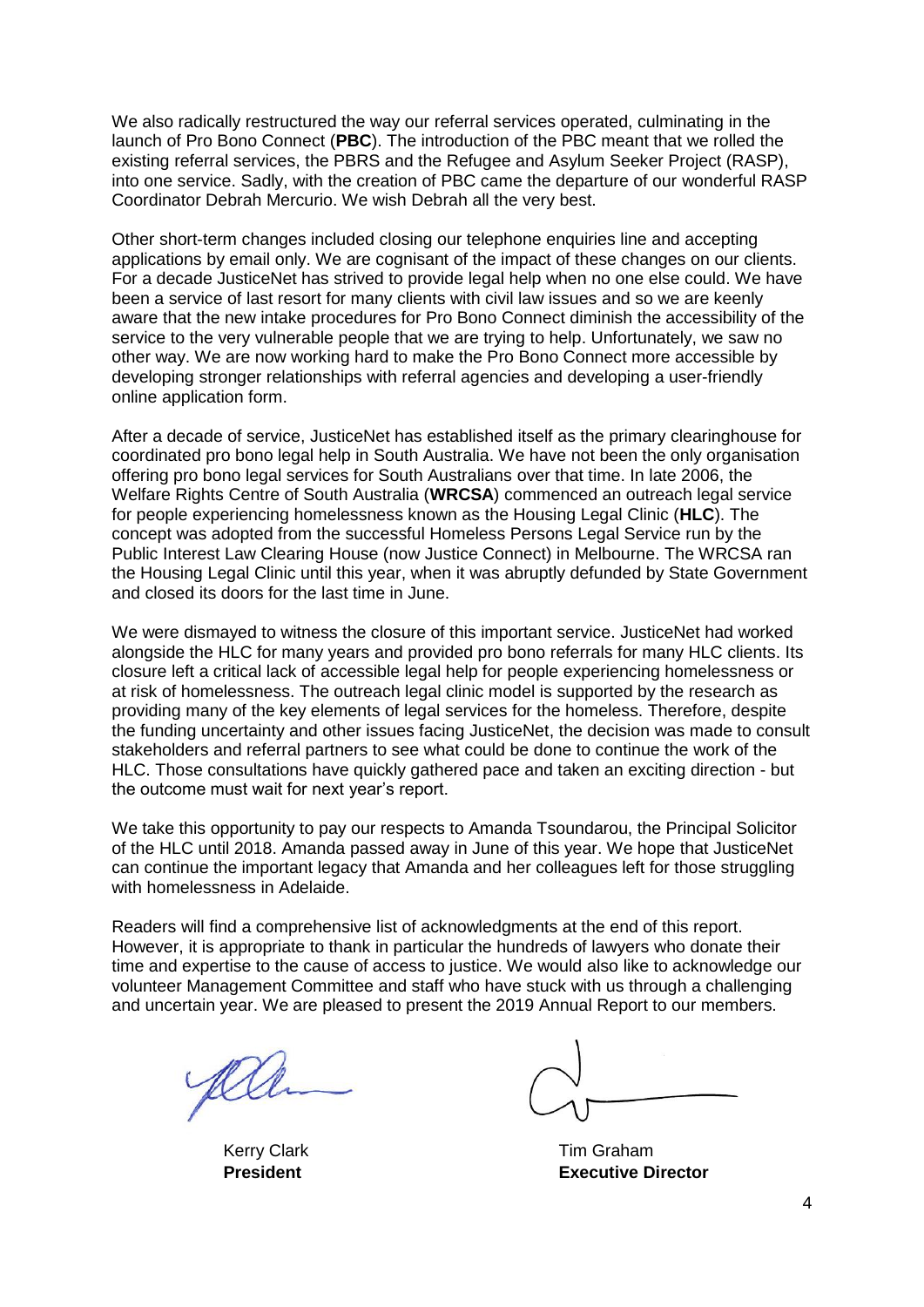## **Pro Bono Referral Services (now Pro Bono Connect)**

JusticeNet commenced the year with two referral services: the Pro Bono Referral Service (**PBRS**), which matches clients with volunteer lawyers across a wide range of civil law areas, and our Refugee and Asylum Seeker Project (**RASP**), which makes pro bono migration referrals principally to assist for asylum seekers with the judicial review of decisions made with respect to their claim for protection.

At the very end of the year JusticeNet merged the two services into a single service renamed Pro Bono Connect (**PBC**). The process of rationalising the two services involved substantial changes to internal processes and intake procedures. PBC placed a temporary hold on accepting applications for asylum seekers in June (applications reopened in July). PBC also permanently closed its telephone enquiry line. The decision to close the telephone enquiry line was made to allow JusticeNet staff to focus on facilitating pro bono referrals rather than screening large numbers of telephone enquiries – work best left to other frontline legal assistance services.

## **Pro Bono Referral Service**

Pro Bono Referrals **53** People Assisted **489** Pro Bono Hours **2200** Pro Bono Value **\$650,000**

JusticeNet's PBRS connects low-income and disadvantaged clients with lawyers who provide advice or representation on a pro bono basis. JusticeNet's referral partners accepted 53 referrals from the PBRS, providing assistance to clients in a wide range of civil law areas, including:

- employment law
- property issues
- administrative law
- credit and debt
- human rights and discrimination.

The total number of referrals made by the PBRS is down on the previous two years. The drop in referrals can be attributed to a range of factors, including: the record level of enquiries received by JusticeNet which diverted limited resources, a smaller number of complex matters including several in which the PBRS Coordinator was instructing solicitor; and a drop in the capacity of referral partners and their capacity to accept referrals.

JusticeNet's pro bono referrals will deliver approximately 2200 hours of free legal help for clients with an estimated value of \$650,000. The value of pro bono legal services is based on the estimated lawyer time that will be spent on pro bono referrals that were accepted during the year. The figure does not include the lawyer time spent on pro bono referrals which were accepted during previous year/s but are still active. It also does not reflect the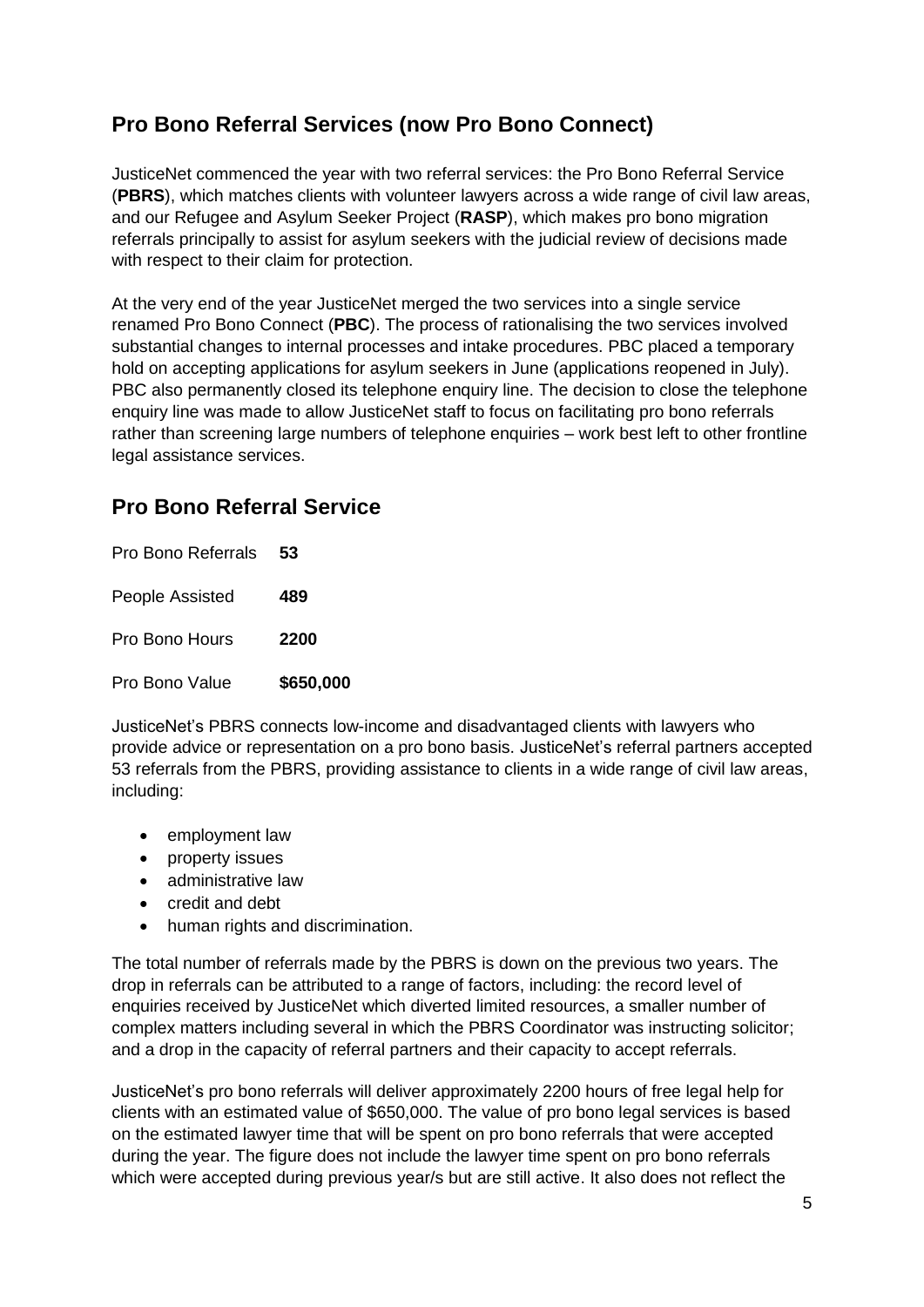social and economic value of the pro bono legal services delivered to individuals and organisation in South Australia.

The PBRS received a record 640 enquiries. Most people who made enquiries were provided with information, one-off advice and / or referral to other services. However, only a modest proportion received a pro bono referral. The ever-increasing number of enquiries to the PBRS was a key factor in JusticeNet's decision to rationalise our intake procedures at the end of the year. It is hoped that these changes will enable to JusticeNet to refocus on nurturing our pro bono partnerships and increasing the uptake of pro bono referrals.

### **Our Impact**

*Meredith came to JusticeNet for help to stop defamatory and racially abusive comments being made about her on social media and elsewhere. The abusive behaviour was leaving Meredith feeling distressed, intimidated and concerned for her safety. Sadly, the abuse came from the estranged daughter of Meredith's elderly neighbour, Roger. After 23 years as neighbours, Meredith had formed a caring relationship with Roger and his wife. One day, Roger's wife informed Meredith that he was experiencing breathing difficulty. Meredith called an ambulance but Roger died in hospital a few days later. Following his death, Roger's estranged daughter commenced a vitriolic campaign against Meredith, The abuse included a large banner displayed in a public area with Meredith's name and address and alleging that Meredith was responsible for Roger's death. JusticeNet referred the matter to Bourne Lawyers and Jeff Powell of Counsel who helped Meredith obtain a Final Intervention order against the daughter.*

#### \*Name changed to protect privacy

*Jess and Michael\* sought assistance from JusticeNet after running into significant financial difficulties and facing the repossession of their modest home in Adelaide's northern suburbs. They were struggling to run a small repair business from home after terminating a franchise agreement years earlier. Duly complying with a lengthy non-compete clause under the franchise agreement meant that their business was suffering. They were experiencing significant financial hardship and were behind in their mortgage repayments. JusticeNet's Self-Representation Service provided Jess and Michael with advice regarding the repossession proceedings and the scope of the restraint clause and the enforceability generally of restraint clauses. JusticeNet's Pro Bono Referral Service arranged for them to get further legal advice on the franchise agreement from a barrister with significant commercial expertise. The advice they received gave Jess and Michael confidence to start operating their business to its full capacity, allowing them to regain control over their financial future.*

#### \*Names changed to protect privacy

*George\* and Helen\*, aged pensioners and migrants, approached JusticeNet for assistance after their adult son Chris\* sought to exploit their limited English for financial gain. Years prior, when borrowing money from a bank to support another of their children through a difficult financial period, they arranged for Chris to act as guarantor, when in fact they entered into a complex loan security arrangement orchestrated by Chris. Due to their limited English and trust in Chris, George and Helen signed off on documents he presented to them without understanding they were transferring over a third of the title to the property to him. The loan was paid off without issue, however, years later Chris sought to prevent the sale of George and Helen's house by asserting his rights as title holder and claiming his share sale proceeds. JusticeNet referred George and Helen to a barrister for pro bono representation and advice in the Supreme Court on this complex equitable claim. As a result of JusticeNet's intervention, George and Helen were successful and orders were entered naming them as*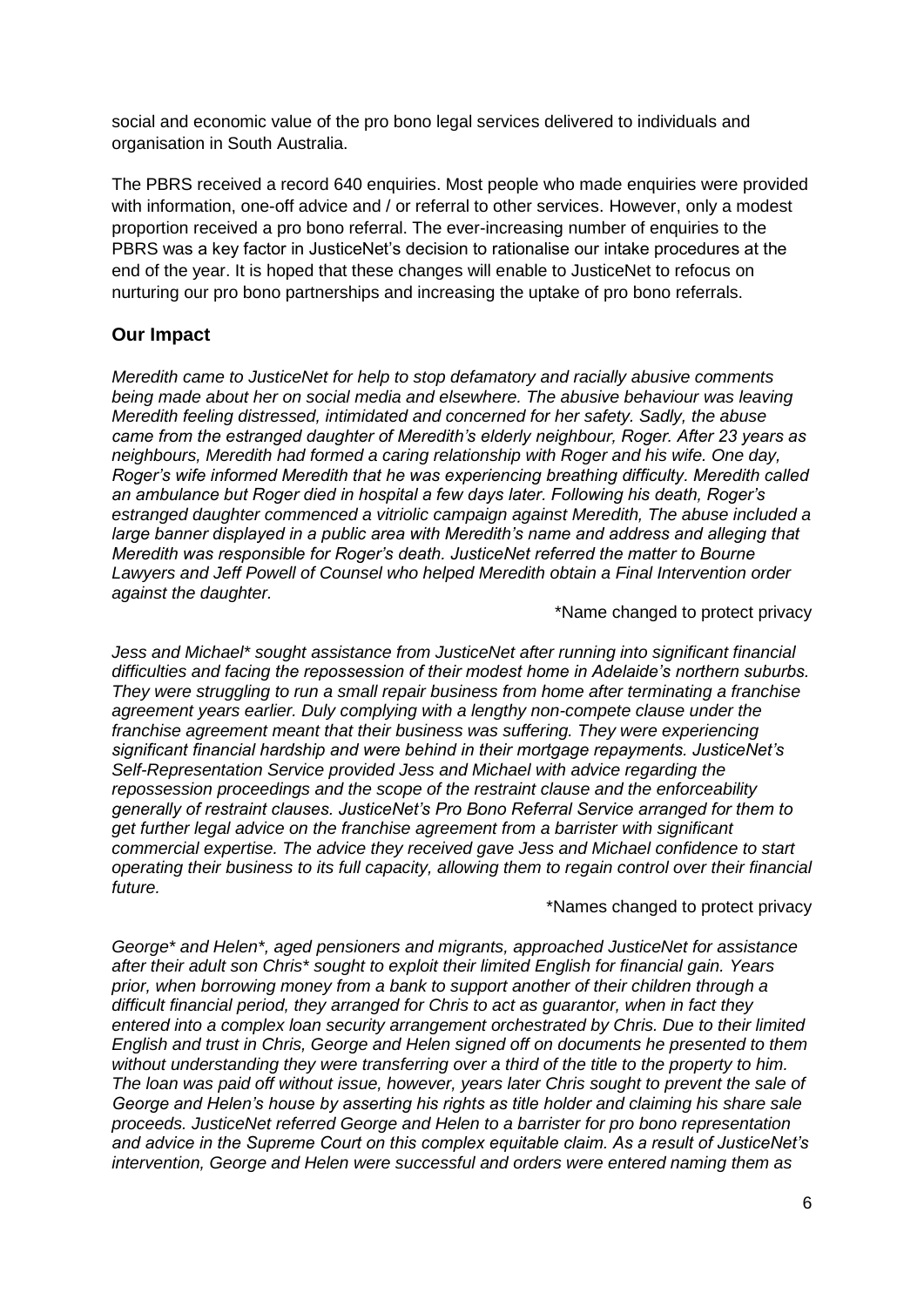*the beneficial owners of the whole property. George and Helen have been able to sell their home, move into a smaller, more manageable unit and are now able to plan their future.*

\*Names changed to protect privacy

#### **What our lawyers say**

*Working with JusticeNet has given our firm a unique ability to step away from the day to day work and remind us why we are lawyers and how fundamentally important legal assistance is to those must vulnerable. It is refreshing to experience the comradery amongst the profession and between instructors and counsel when working towards facilitating much needed access to justice and using our specialist skills to promote that end.*

> **James Mahoney** Legal Practice Director, Mahoney's Lawyers

## **Refugee and Asylum Seeker Project**

Pro Bono Referrals **65** People Assisted **213**

Pro Bono Hours **2000**

Pro Bono Value **\$600,000**

JusticeNet's Refugee and Asylum Seeker Project (**RASP**) provides pro bono advice and representation for asylum seekers living in South Australia. The majority of referrals were for asylum seekers who are having their claim for protection assessed under the Australian Government's 'Fast Track Assessment' process. This is the so-called 'Legacy Caseload' asylum seekers who arrived in Australia without a valid visa between 13 August 2012 and 1 January 2014. Other referrals related to other migration decisions made by the Department of Home Affairs and the Migration & Refugee Division of the Administrative Appeals Tribunal.

RASP made 65 pro bono referrals to referral partners. JusticeNet estimates that the referrals will generate 2000 hours of free legal assistance with an approximate value of \$600,000. The value of pro bono legal services is based on the estimated lawyer time that will be spent on pro bono referrals accepted during the year. The figure does not include the lawyer time spent on pro bono referrals which were accepted during previous year/s, but are still active. Neither does it reflect the social and economic value of the pro bono legal services delivered to individuals and organisation in South Australia.

The RASP is supported by a network of referral partners including barristers and solicitors and the following public and private legal organisations: the Crown Solicitors Office, The Office of the Director of Public Prosecutions and Lipman Karas Ltd. Following the creation of PBC, the RASP Coordinator, Debrah Mercurio left JusticeNet to accept another position. Molly Scanlon, JusticeNet's PBRS Coordinator, took over responsibility for coordinating the newly created Pro Bono Connect.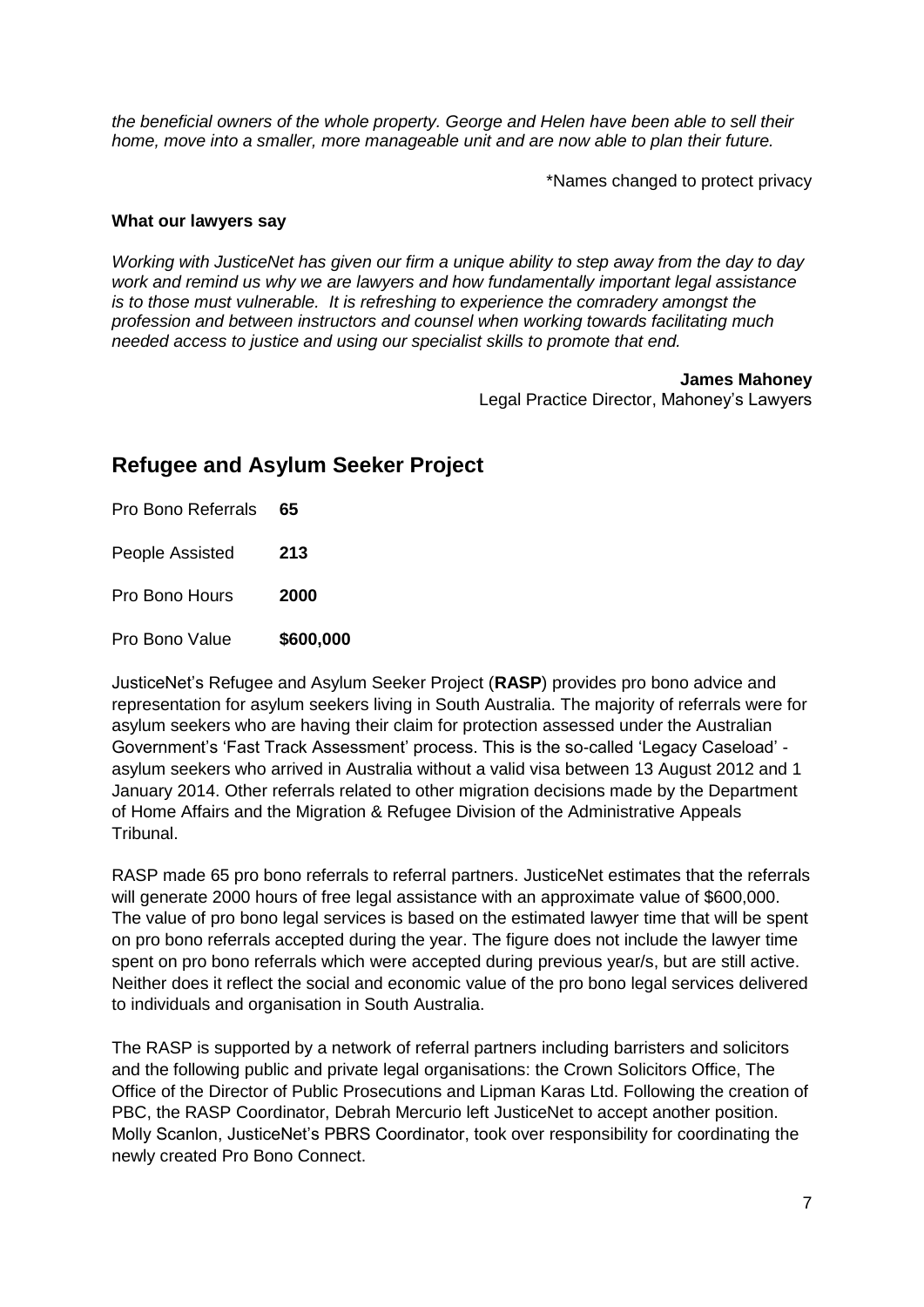JusticeNet also extends its gratitude to Lipman Karas as key funder of the RASP.

#### **What our lawyers say**

*Lipman Karas continues to enjoy a successful partnership with JusticeNet by providing pro bono legal assistance in refugee and asylum seeker matters. Each referral is a rewarding experience for our lawyers and we are privileged to be able to apply our legal skills to assist some of the most vulnerable members of our community. This is a meaningful and worthy project that provides our firm with the opportunity to make a direct impact in two of our key areas of focus: Access to Justice and Migrant and Refugee Support.* 

> **Alice Rolls** Principal, Lipman Karas

## **Self-Representation Services**

JusticeNet's Self-Representation Services help litigants-in-person who are experiencing disadvantage and who are representing themselves in court. They are conveniently located in the court buildings. As at 30 June JusticeNet operated two Self-Representation Services: one in the Federal Court and the Federal Circuit Court and one in the Supreme and District Court of South Australia. The latter, the State Courts Self-Representation Service, closed due to lack of funding in August 2019.

The Self-Representation Services assist clients using limited scope retainers. Volunteer and staff lawyers provide clients with advice and practical legal task assistance throughout their dispute, but clients remain responsible for their own case. They aim to help litigants-inperson understand their rights and responsibilities, to present their case in the best possible manner and to resolve their dispute.

## **State Courts Self-Representation Service**

| People assisted         | 366  |
|-------------------------|------|
| Legal services provided | 1281 |

The SCSRS assisted 366 litigants-in-person in a range of matters falling within the civil jurisdiction of the higher State Courts, including:

- appeals
- property disputes
- debt and mortgagee repossession matters
- equal opportunity tribunal matters
- defamation proceedings
- estate matters including family inheritance provision claims.

The SCSRS provided an increased number of legal services this year (including legal advices and drafting court documents and correspondence) despite a drop in overall client numbers compared with the previous year. The SCSRS could not deliver this level of legal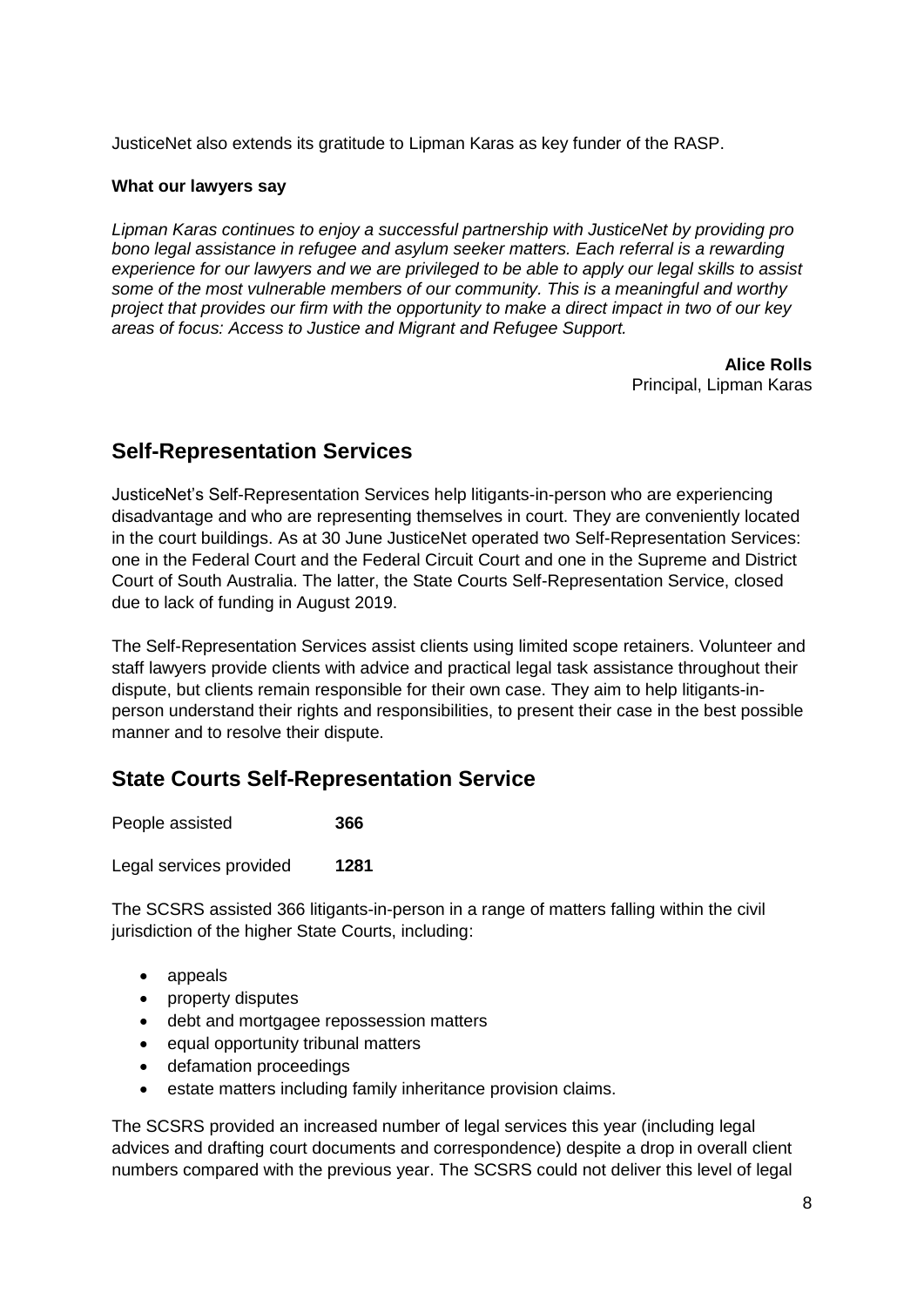assistance without the support of volunteer lawyers from our participating law firms. JusticeNet acknowledges the support of the following law firms:

- Minter Ellison
- HWL Ebsworth
- Fisher Jeffries
- Finlaysons
- DMAW Lawyers
- Cowell Clarke
- PGC Legal
- Ericson Legal

The SCSRS led JusticeNet's collaboration with Adelaide Law School to develop an online interview to guide litigants-in-person through the process of seeking a District Court review of the outcome of a Minor Civil Action. The project is called "*On My Own Feet: Reviewing a Minor Civil Decision in South Australia."* JusticeNet tested a beta version of the interview late in the year and feedback from testing was positive:

- 90% of participants said that the interview was easy or fairly easy to use;
- 96% of participants said that it helped them (a lot or a little) to understand the process of appealing.

The interview was made available for public use in June and the interview is currently accessible from [www.justicenet.org.au.](http://www.justicenet.org.au/) JusticeNet is currently assessing options continue support for the project in light of the subsequent closure of the SCSRS in August 2019. JusticeNet acknowledges the generous support from the following individuals and organisations for the project:

- Kershlin Krishna, law student volunteer
- Minter Ellison
- The Law Foundation of South Australia

JusticeNet also extends its gratitude to the Wyatt Trust as principal funder of the SCSRS and the Courts Administration Authority for its support.

## **Federal Courts Self-Representation Service (SA/NT)**

People assisted **335** Legal services provided **949**

The Federal Courts Self-Representation Service (FCSRS) assists clients with matters commenced, or to be commenced, in the general federal law jurisdiction including: bankruptcy, Fair Work, migration (excluding refugees and asylum seekers who are assisted by JusticeNet's Refugee and Asylum Seeker Project), appeals, judicial review, antidiscrimination, competition and consumer law.

The FCSRS provided 949 legal services to 362 service users, and opened 115 files for new clients. The FCSRS was supported by the following participating law firms: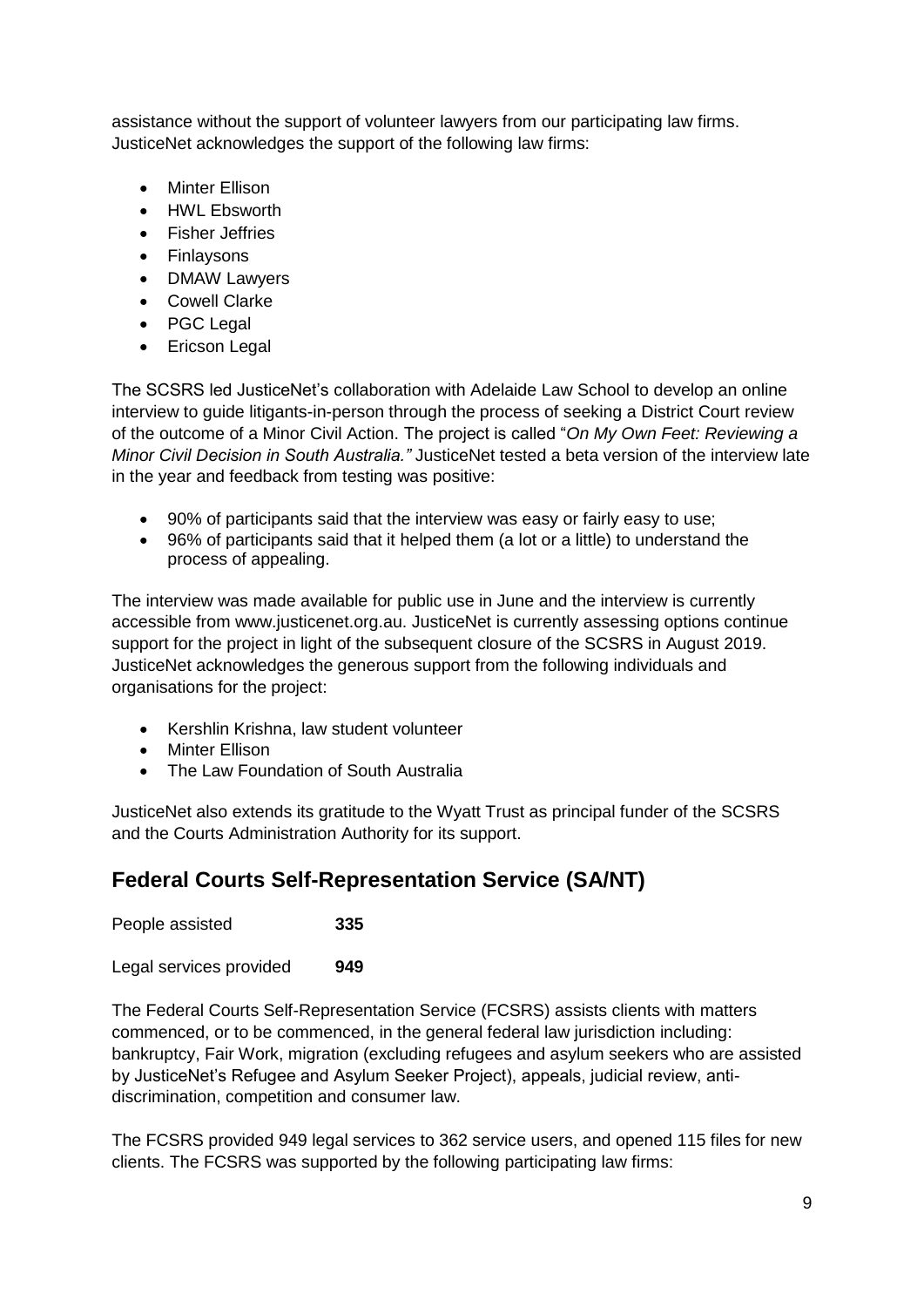- Minter Ellison
- Finlaysons,
- **•** Fisher Jeffries
- Cowell Clarke
- Clayton Utz (Sydney office)
- DMAW Lawyers
- O'Toole Lawyers
- MSM Legal
- Piper Alderman

The FCSRS led JusticeNet's collaboration with the Fair Work Commission to support its Workplace Assistance Service (WAS). The Commission has established the WAS nationally to provide one-off advice appointments to self-represented litigants with matters before the Commission. Commencing June 2019, the FCSRS coordinated the first few appointments for WAS clients.

The FCSRS also completed a major Evaluation Report of the service for the funder, the Federal Attorney-General's Department. Based on two years of data up to 30 June 2019, the evaluation demonstrated that the FCSRS was strongly meeting its objectives and expected outcomes. For example, the evaluation revealed a high level of satisfaction with the service among client and stakeholder respondents:

- 91% of clients said that they received exactly the help they needed
- 100% of volunteer solicitors who participated in the service were of the view that it was helpful and should be continued
- courts' staff were also unanimous in their support of the service.

An analysis of FCSRS files closed during the evaluation period confirmed the service's effectiveness at facilitating the diversion and settlement of matters (a key service objective). Self-represented litigants who sought help from the FCSRS were twice as likely (68%) to settle their matter during the evaluation period as compared with self-represented litigants who did not seek assistance from the service (34%). Moreover, the evaluation confirmed that clients who received help from the FCSRS also had their matters resolve more quickly, were less likely to go to trial and, if they did go to trial, had better outcomes.

### **Our Impact**

*Chea\* was born in Cambodia and migrated to Australia with his parents where they set up a market garden north of Adelaide. When Chea's father passed away, Chea and his wife and children moved in with Chea's elderly mother in a house on the market garden land and helped her to continue the family business. Shortly thereafter, the family was shocked to be served with Bankruptcy Notices in relation to a sizeable judgment debt. As a result, Chea discovered that the market garden had exceeded its water allocation for many years. Chea and his mother were unaware of the debt because Chea's father had handled all financial matters. Chea and his family facing losing not only their market garden and only source of income, but also their home. The creditor initially refused settlement offers from Chea and his wife. The FCSRS helped Chea to prepare a detailed letter to the creditor setting out Chea and his family's circumstances and make further settlement offers. A settlement was eventually reached which avoided further litigation and bankruptcy and enabled the family to continue their livelihood.*

\*Name changed to protect privacy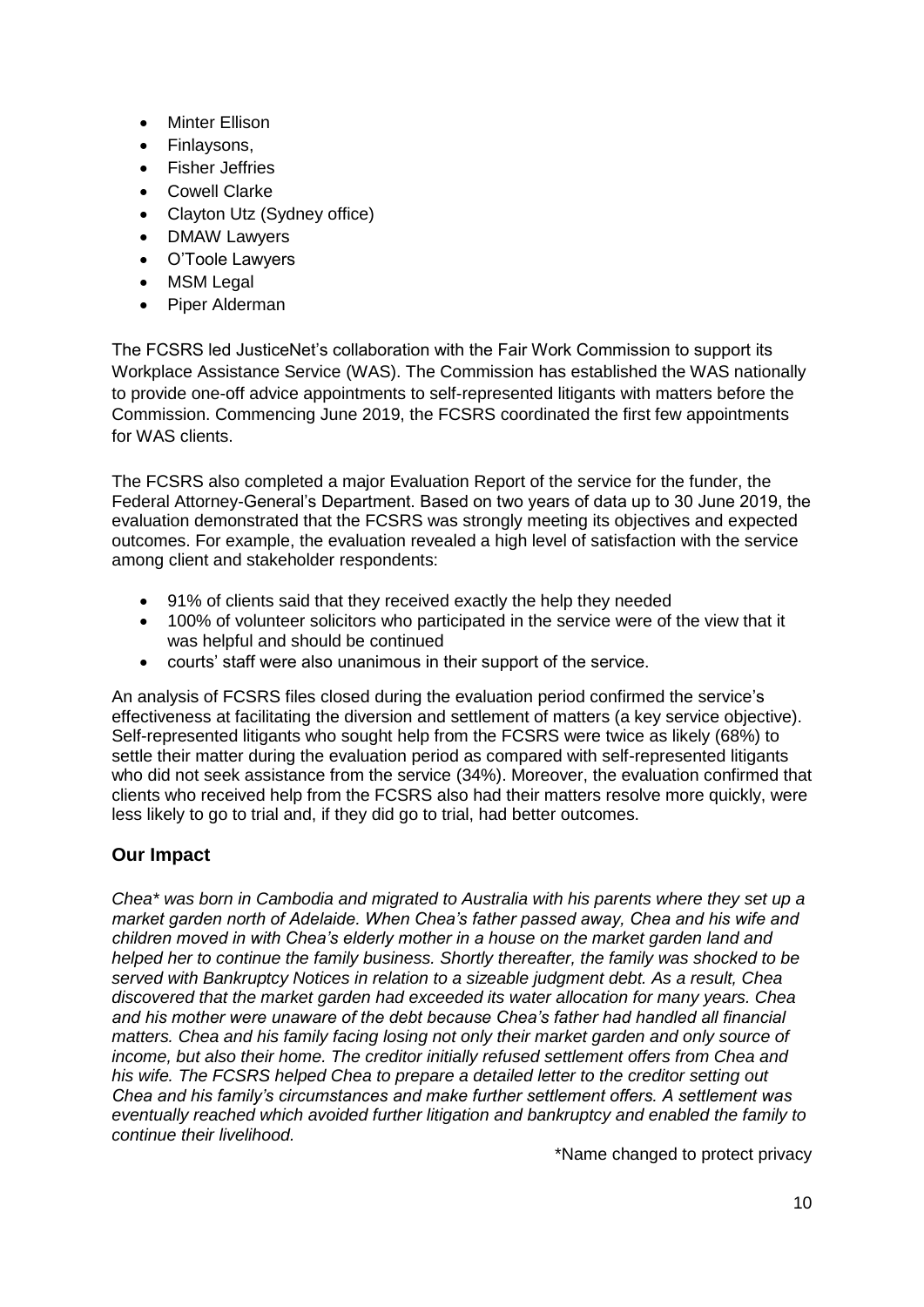*Eberhard was born in 1940 in Jaffa, Palestine (in what is now Israel) and became an Australian citizen in the 1950s. Eberhard's recorded place of birth with the Australian Government has always been "Jaffa, Palestine". However, some time before March 2018 the Department of Foreign Affairs and Trade (DFAT) changed the client's recorded country of birth on its database to "Unspecified". This had flow on effects for all Australian Government agencies. For some time, the client passionately advocated for recognition of his country of birth. However, DFAT and other Government departments refused to change their position. JusticeNet's FCSRS helped Eberhard prepare his anti-discrimination claim in the Federal Circuit Court, alleging that the unilateral change breached the Racial Discrimination Act. At mediation, DFAT conceded and agreed to list "British Mandate Palestine" for all persons born on or before 14 May 1948 (the end of the British Mandate for Palestine) who state their country of birth as Palestine. This decision will flow on to all other Australian Government departments. You can read more about Eberhard's story here:*

*[https://www.sbs.com.au/news/exclusive-australian-man-wins-court-battle-to-reinstate-place](https://justicenet.us6.list-manage.com/track/click?u=f74bc63524f0334f314c10fde&id=0c7ef75c4c&e=160c21342b)[of-birth-on-his-passport](https://justicenet.us6.list-manage.com/track/click?u=f74bc63524f0334f314c10fde&id=0c7ef75c4c&e=160c21342b)*

#### **What our lawyers say**

*The Federal Courts Self-Representation Service empowers members of our community to participate in the legal system with guidance, support and clear advice. The Service provides an opportunity for lawyers to contribute to society in a meaningful way whilst also developing their own skills through their interactions with clients.* 

> **Shelini Hillier**  Solicitor, MinterEllison

#### **What our clients say**

- *"My case was addressed thoroughly leaving me with total peace of mind during the whole process"*
- *"The welcome and support I received is most uplifting and confidence enhancing. I could not expect any more than what was provided"*
- *"I was very satisfied with the way I, and my matter, have received attention"*
- *"I'm very grateful to all the lawyers that provided advise, support and prepared me throughout my court matter….I really appreciated how SRS was on top of my case, from the start to end…SRS cared deep for me as a paid lawyer would their client"*
- *"Great service and very helpful"*
- *"As stated the staff have all been excellent and polite. I am very thankful, it has been a very stressful thing and the SRS have helped me a lot".*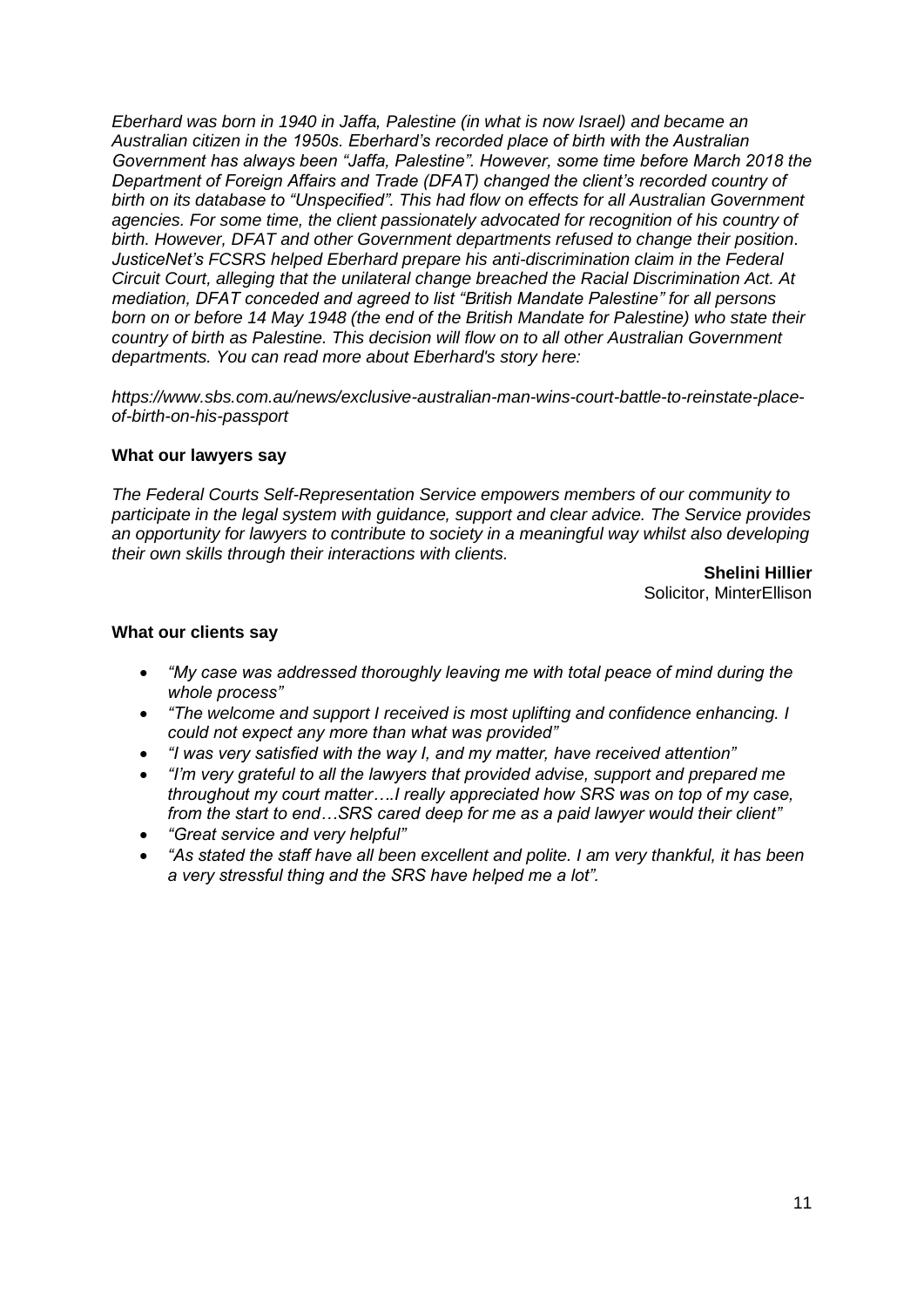## **JusticeNet people**

### **Management Committee**

Paula Stirling, Senior Solicitor, Crown Solicitors Office (President to 21/11/2018), resigned 21/11/2018 Kerry Clark, Barrister, Murray Chambers (President from 21/11/2018 and Public Officer) Carolyn Mitchell, Consultant, Cowell Clarke (Secretary) Nick Anderson, Director, Capital Family Office (Treasurer) Julia Dreosti, Principal, Lipman Karas Sarah Dunn, Solicitor, DMAW Lawyers Alice Graham, Legal and Compliance Advisor to the Director, Legal Services Commission Catherine McMorrine, CEO, Community Justice Centres SA Anna Wells, Barrister, Hanson Chambers

### **Staff**

Tim Graham, Executive Director Elizabeth Boxall, Referral Solicitor (resigned 13/07/2018) Debrah Mercurio, Migration Solicitor (resigned 28/06/2019) Molly Scanlon, Referrals Solicitor & PBRS Coordinator Samara Bell, Senior Solicitor & Coordinator, State Courts SRS Angie Hastings, Senior Solicitor & Coordinator, Federal Courts SRS Joshua Schultz, Solicitor, Federal Courts SRS Carly Thomson, Office Coordinator (resigned 13/07/2018) Jacqui Nuske, Office Coordinator (commenced 6 August 2018) Cheryl Williss (commenced 23/08/2018)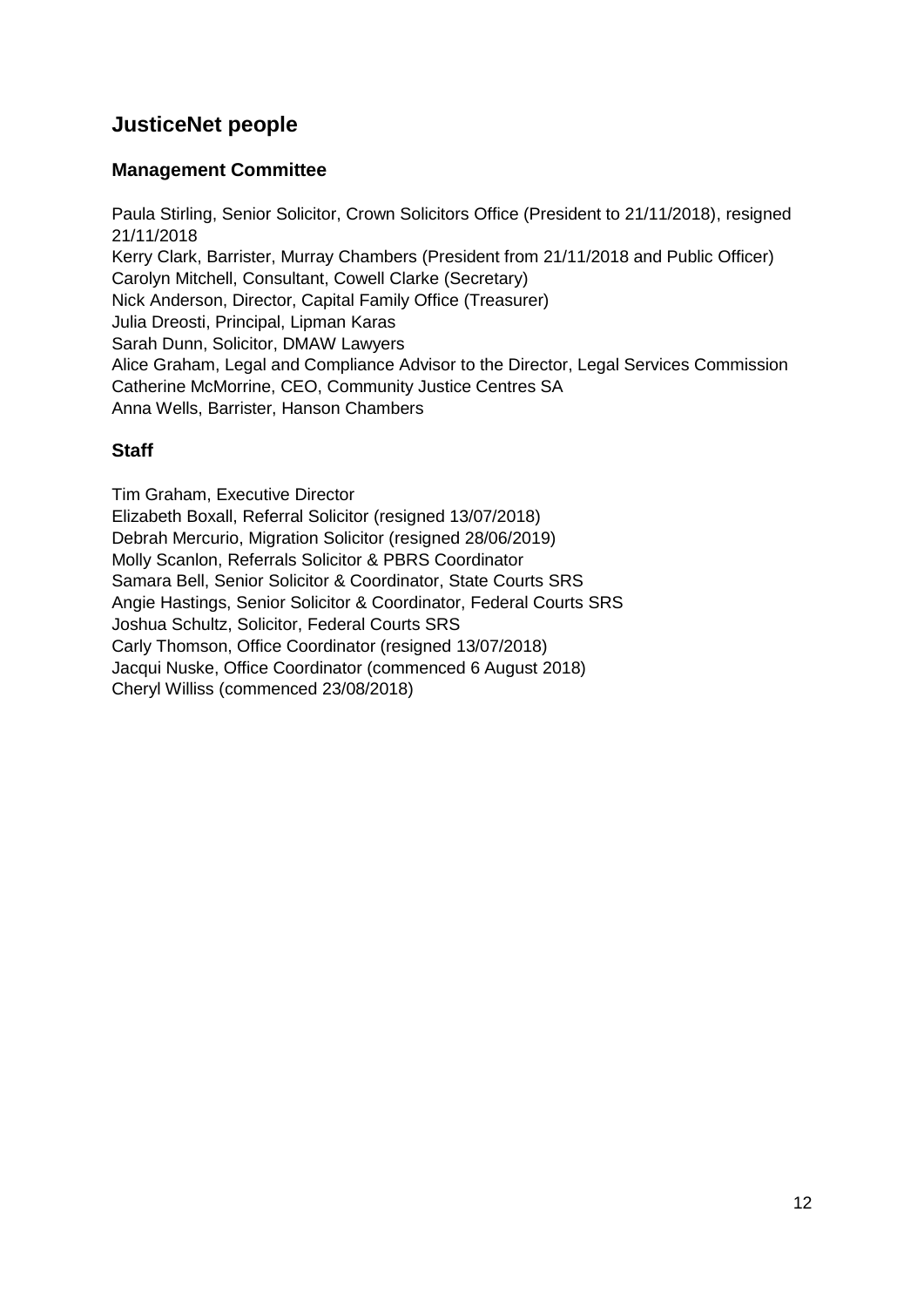## **Thank you**

*…to our members and referral partners, who accepted our pro bono referrals and participated in our Self-Representation Services.*

### **Corporate Members**

am legal, Anagnostou Business and Commercial Lawyers, Ashurst Australia, Barry Nilsson, Beach Energy Limited, Beger and Co, Bourne Lawyers, Camatta Lempens, Campbell Law, Cowell Clarke, DMAW Lawyers, Finlaysons, Fisher Jeffries, Gilchrist Connell, Hanson Chambers, Lipman Karas, Mahonys Lawyers, Minter Ellison, Murray Chambers, NDA Law, O'Toole Lawyers, Sparke Helmore, Thomson and Associates, Treloar and Treloar

### **Individual Members**

Ms Alison Adair, Mr John Paul Bartley, Ms Ruth Beach, The Hon David Bleby QC, Mr Simon Bourne, Ms Gabrielle Canny, Ms Kerry Clark, Ms Jessica Connell, Ms Jane Cox, Ms Christina Flourentzou, Mr Phillip Foreman, Assunta Fuda, Ms Alice Graham, Mrs Dianne Gray, Ms Rebecca Gray, Ms Margaret Kelly, Mr Tom Kidman, Ms Leanne Larosa, The Honourable Christopher Legoe, Mr Nicholas Linke, Ms Melanie Little, Mr Mark Livesey QC, Ms Leah Marrone, Mr Stephen McDonald, Mr Michael Mills, Ms Carolyn Mitchell, Mr Neville Morcombe QC, Mr Geoff Muecke, The Hon Margaret Nyland, The Hon Mark Parnell, Mr Raffaele Piccolo, Mr Ian Robertson SC, Mr Michael Saies, Mr Nicholas Salagaras, Mr Rick Sarre, Ms Carolyn Scholefield, Mr Nadeem Shaki, Ms Cabrini Shepherd, Ms Anne Sibree, Mr George Stathopoulos, Ms Paula Stirling, The Hon John Sulan, Ms Tania Sulan, Mr Adrian Tisanto, Mr Michael Wait, Ms Gillian Walker, Mr Tony Waters, Ms Belinda Wells, Ms Kimberley Wilkin, Ms Penny Wright

*…to our law student volunteers and interns, and secondee, placement and volunteer lawyers, including:*

Australian Government Solicitor secondees Sparke Helmore secondees Volunteer lawyers: Ceilia Divakaran, Wilma Geyer, Tom Kelly, Jaeger Man, Jason Meyer, Shameni Nitchingham, Neeru Shrestha, James Swanson, Lidia Ursache

## **Funders**

Australian Government Attorney-General's Department South Australian Department of Premier and Cabinet Law Foundation of South Australia The Wyatt Trust Broadley Trust South Australian Department of Human Services Lipman Karas Courts Administration Authority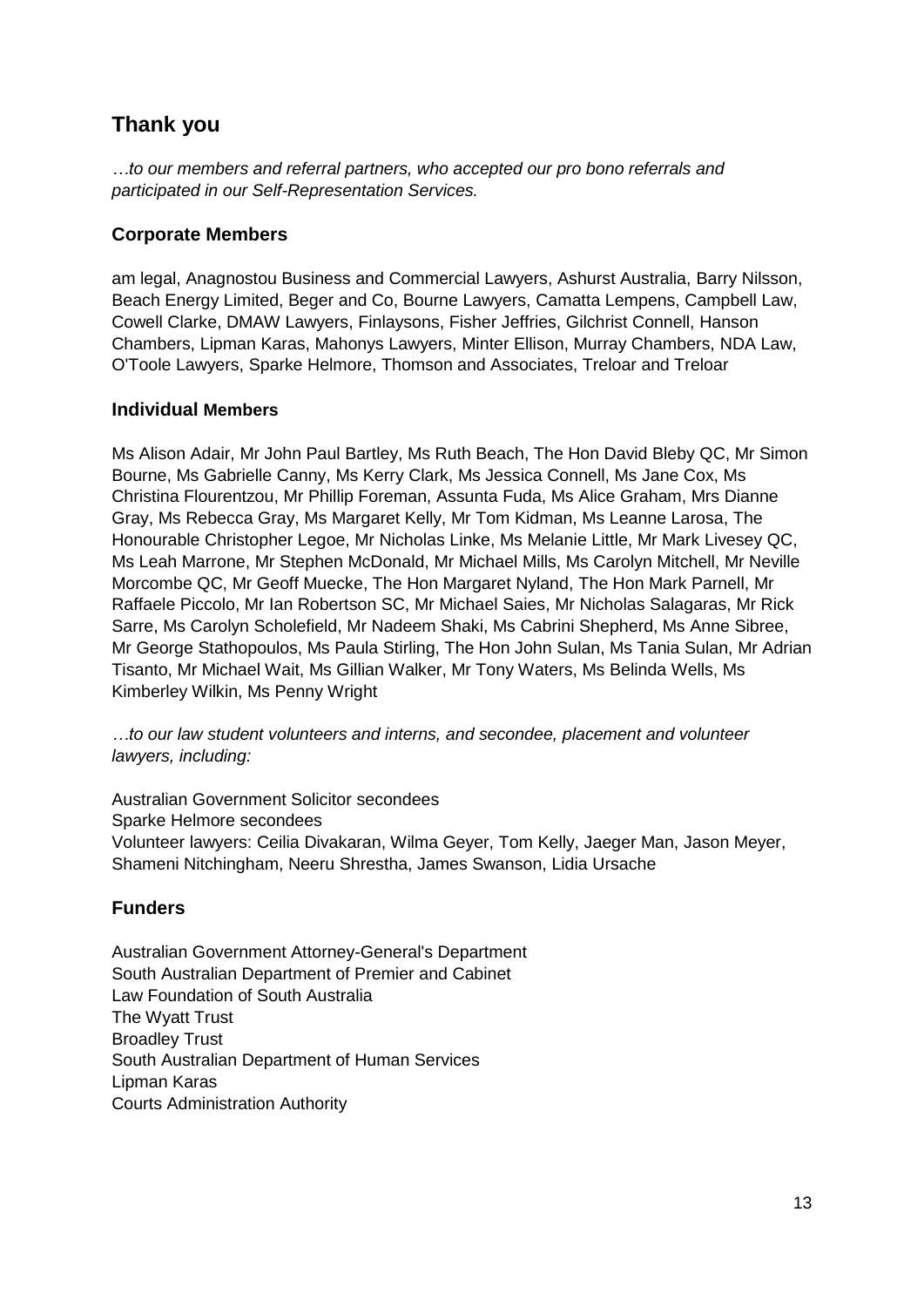### **Principal Corporate Partner**

The University of Adelaide Law School

### **Major Donors**

South Australian Bar Association

### **Donors**

*…to all those who generously donated to JusticeNet, including but not limited to, our Friends of JusticeNet, those who donated to the Walk for Justice and our GiveNow appeal, and the barristers and solicitors who donated their costs received in successful matters, and the Circle of Friends.*

### **Event Partners**

Walk for Justice Principal Event Partner: Law Society of South Australia. Walk for Justice Event Partners: College of Law, Ferrier Hodgson, Simon Bryant and dirt(y) Inc., Published Arthouse. Walk for Justice Breakfast suppliers: Rohde's Free Range Eggs, Merchant St Wholesalers, Nocelle Foods, Fleurieu Milk Company, Something Wild, Woodside Cheese Wrights, Mise en Place, Besa Juice, Absorb CPD Event Partner: Flinders University

### **Other Supporters**

Australian Government Solicitor Federal Courts (Adelaide and Darwin Registries) Nexia Edwards Marshall District and Supreme Court **MinterEllison** Fair Work Commission SA Community Legal Services, Legal Services Commission and other stakeholders who assisted us